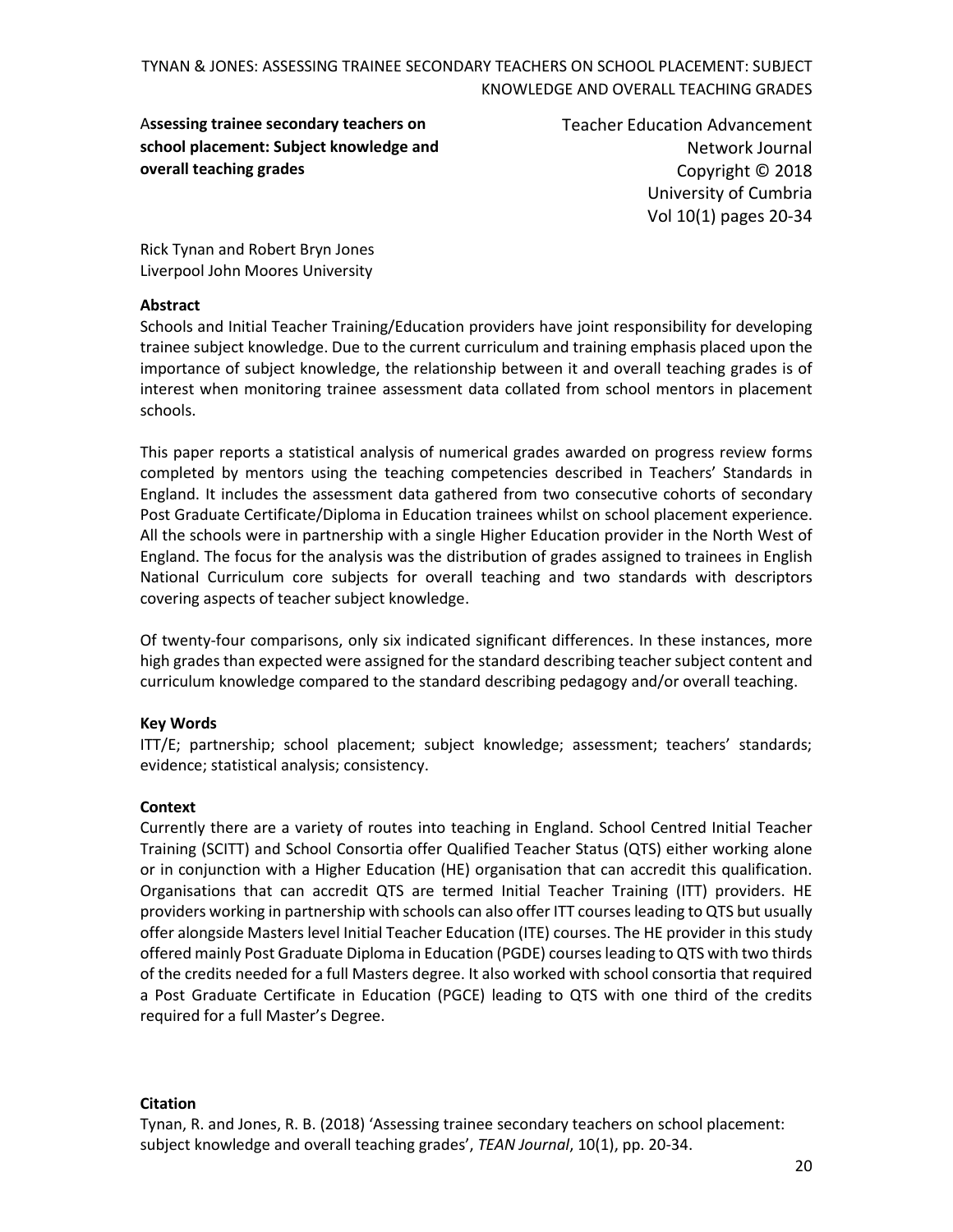In England, eight Teachers' Standards, each split into several descriptors, together with a set of professional expectations describe minimum levels of performance in competencies that trainees must demonstrate before they are recommended for QTS (Department for Education, 2011). The assessors in this study followed one Initial Teacher Training/Education (ITT/E) practice in England by grading individual standards and overall teaching at formal review points using a four-point scale: 1 (Outstanding), 2 (Good), 3 (Requires improvement) and 4 (Inadequate). This was in line with the number grading system in use at the time by the Office for Standards in Education (OFSTED) for assessing all teachers. $1$  Assessors in this study used a locally produced expansion of the descriptors to guide judgements about trainees performing at a level above the minimum set down in the Teachers' Standards (Department for Education, 2011). The profile of grades for individual standards was then used to arrive at an overall grade for teaching. Guidance in the Teachers' Standards (Department for Education, 2011) states that in reaching judgements assessors should adopt a holistic approach to descriptors contributing to each standard and take into account level of experience or stage of training. ITT/E programmes in England take place largely or entirely in schools. Subject to moderation and quality assurance by school or HE ITT/E providers, school mentors have the first responsibility for both training and assessment.

After the education White Paper of 2010 (Department for Education, 2010) the government acted in England to re-establish the importance of subjects in school curricula. At the same time, it set in motion alterations to ITT/E that, amongst other things, ensured that recruiters would strongly associate teacher quality with subject discipline and degree classification. Namely, withdrawal of funding for applicants with less than a 2:2 degree classification, an expansion of its Teach First scheme for attracting top graduates to challenging schools and financial incentives for those with degrees in shortage subjects (Department for Education, 2010). Through these actions, policy makers demonstrated that they consider good subject knowledge a vital pre-requisite for successful teachers. The relationship between subject knowledge and overall teaching competency is, therefore, of interest when monitoring the trainee assessment data collected from school mentors in placement schools.

These government measures drew qualified approval from a range of sources with differing political perspectives who appeared, nonetheless, to be in broad agreement with the government's curriculum and assessment initiatives (Beck, 2012). Young (2011), for example, whilst seeing little benefit in a curriculum composed of fixed and unchanging traditional subjects, detailed the educational advantages of a curriculum organised by subject compared to one aimed at developing generic skills. Specifications in England (e.g. AQA, 2016) for first teaching in 2015 and 2016 list end-test only - GCSE and GCE AS/A Level subjects. Some subjects considered more peripheral or difficult to examine are no longer offered. This reflects the government's emphasis on traditional mainstream subjects and methods of assessment. For this reason, we were interested in investigating the assessment of ITT/E trainees in the traditional core subjects in addition to the pooled data for all the secondary subjects offered across the ITT/E provider's partnerships.

Analyses of what constitutes subject knowledge for teachers can be complex (Turner-Bisset, 1999). However, the components of the more straightforward models on offer (Shulman 1986, Banks, Leach and Moon, 2005) usually include subject content and skills, subject specific pedagogy and the curriculum requirements for the subject's learning, teaching and assessment (LTA).

 $\overline{a}$ 

<sup>1</sup> https://www.gov.uk/guidance/being-inspected-as-a-further-education-and-skills-provider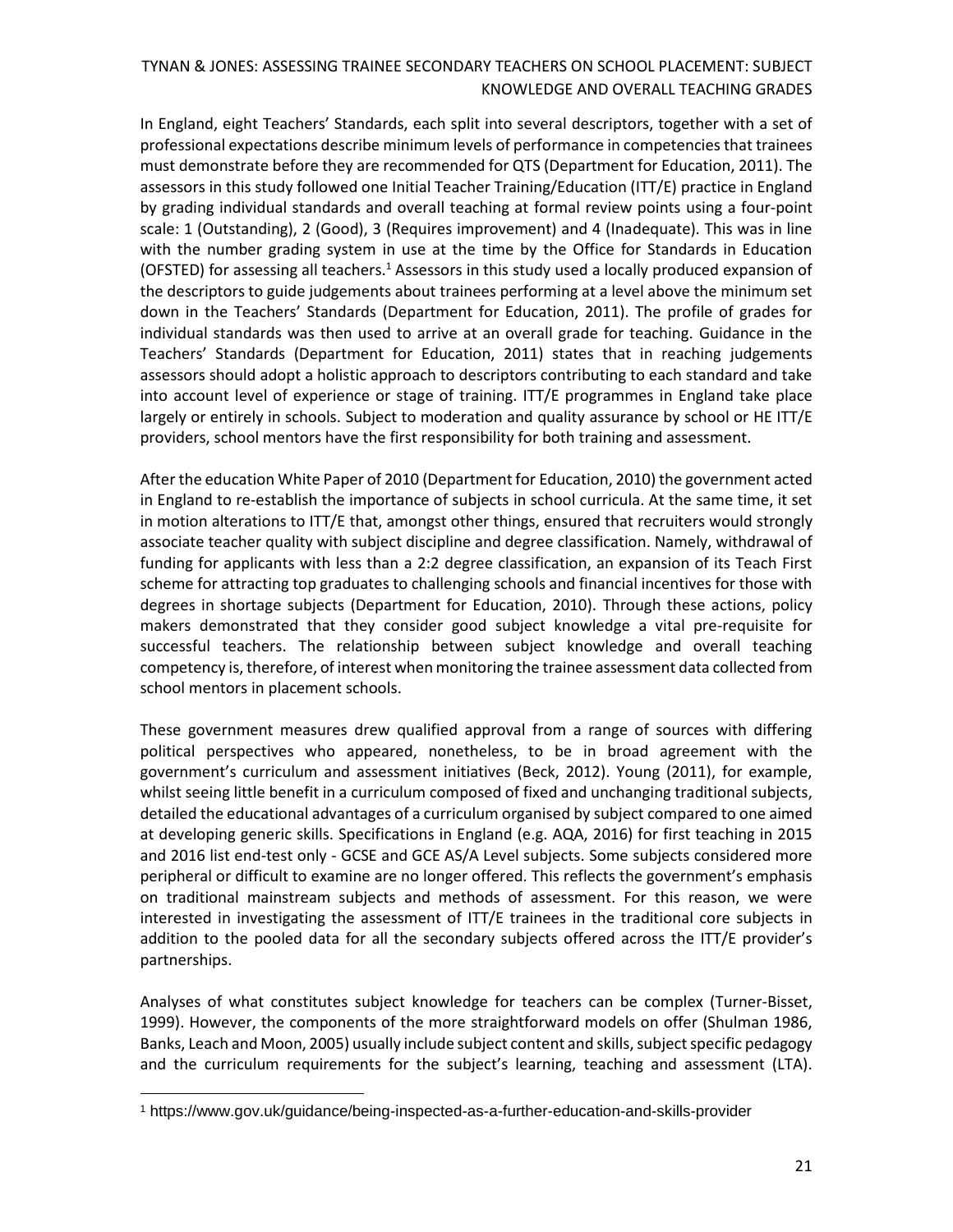Shulman's influential model (1986) categorises these as Subject Matter Content Knowledge (SMCK), Pedagogical Content Knowledge (PCK) and Curriculum Knowledge (CK). Banks, Leach and Moon (2005) described professional knowledge for teachers in terms of subject knowledge, pedagogy and school knowledge. It is often difficult to separate such categories in practice or avoid the use of sub-categories (Lucero, Petrosini and Delgado, 2017). However, it is clear that Shulman's (1986) broad categories have general utility for analysing LTA (Lehane and Bertram, 2016; Kleickmann et al., 2015; Diezmann and Watters, 2015). For this reason, wherever possible, we have adopted Shulman's (1986) model in order to refer to aspects of subject knowledge for teachers. Elements of it are discernible within The Teachers' Standards (Department for Education, 2011) that intend to describe minimum performance for teaching competencies that trainees must demonstrate in order to achieve QTS in England. SMCK and CK appear partly in the Teachers' Standards descriptors for Teachers' Standard 3 and PK is contained partly within descriptors for Teachers' Standard 4 (Department for Education, 2011).

Assessment decisions in the NW ITT/E provider's partner schools were largely justified by mentor observations and the interpretation of documentary evidence. The evidence for final summative judgements was triangulated during a rigorous meeting involving trainee, mentor and HE tutor. Tynan and Mallaburn (2017) mapped Martin and Cloke's (2000) application of Hager and Butler's (1996) model for professional learning and its assessment to ITT/E programmes at the HE provider in the same North West of England that provided the data for this current study (Figure 1.). Applying this model, the assessment system and procedures described above are an example of the qualitative, judgemental assessment model suggested by Martin and Cloke (2000).

Martin and Cloke's (2000) model suggests that trainees arrive with a level of SMCK described by their previous qualifications and then develop their CK and PCK whilst training. Diezmann and Watters' (2015) case study of a professional microbiologist's transfer to the teaching profession sought to identify the effect of specialist discipline knowledge on the transition to teaching. They used a domain map of knowledge for Science, Technology, Engineering and Mathematics (STEM) teaching adapted from Hill *et al* (2008) where specialised discipline content knowledge is a component of SMCK. Interviews and classroom observations indicated that the career changer employed different subject matter whilst teaching microbiology compared to that possessed as a scientist and also identified a need to develop PCK. This finding challenged the assumption that specialised discipline subject knowledge was readily transferable to teaching.

Tynan and Mallaburn (2017) explored the possibility of using several different statistical tests to monitor the consistency or comparability of grades assigned across and within an HE provider's ITT/E programmes. Their study looked at partnerships across five ITT/E programmes at a HE provider in the North West of England. It demonstrated only positive, strong positive correlations between separate standard and overall teaching grades at each review point. Our investigation of grades assigned by school mentors for specific standards and overall teaching develops this quantitative approach. It focusses on assessment data from the Secondary Post Graduate Certificate/Diploma in Education (PGC/DE) Core and Non-Salaried School Direct Programme collected from two consecutive cohorts of trainees during the period September 2014 to July 2016. For each cohort, the analysis collates data from all possible review points within the programme to investigate in more depth possible relationships between the grades for overall teaching and the standards that refer to aspects of subject knowledge for teachers (Department for Education, 2011). The data were analysed for trainees in all subjects combined and, separately, for mathematics, English and science.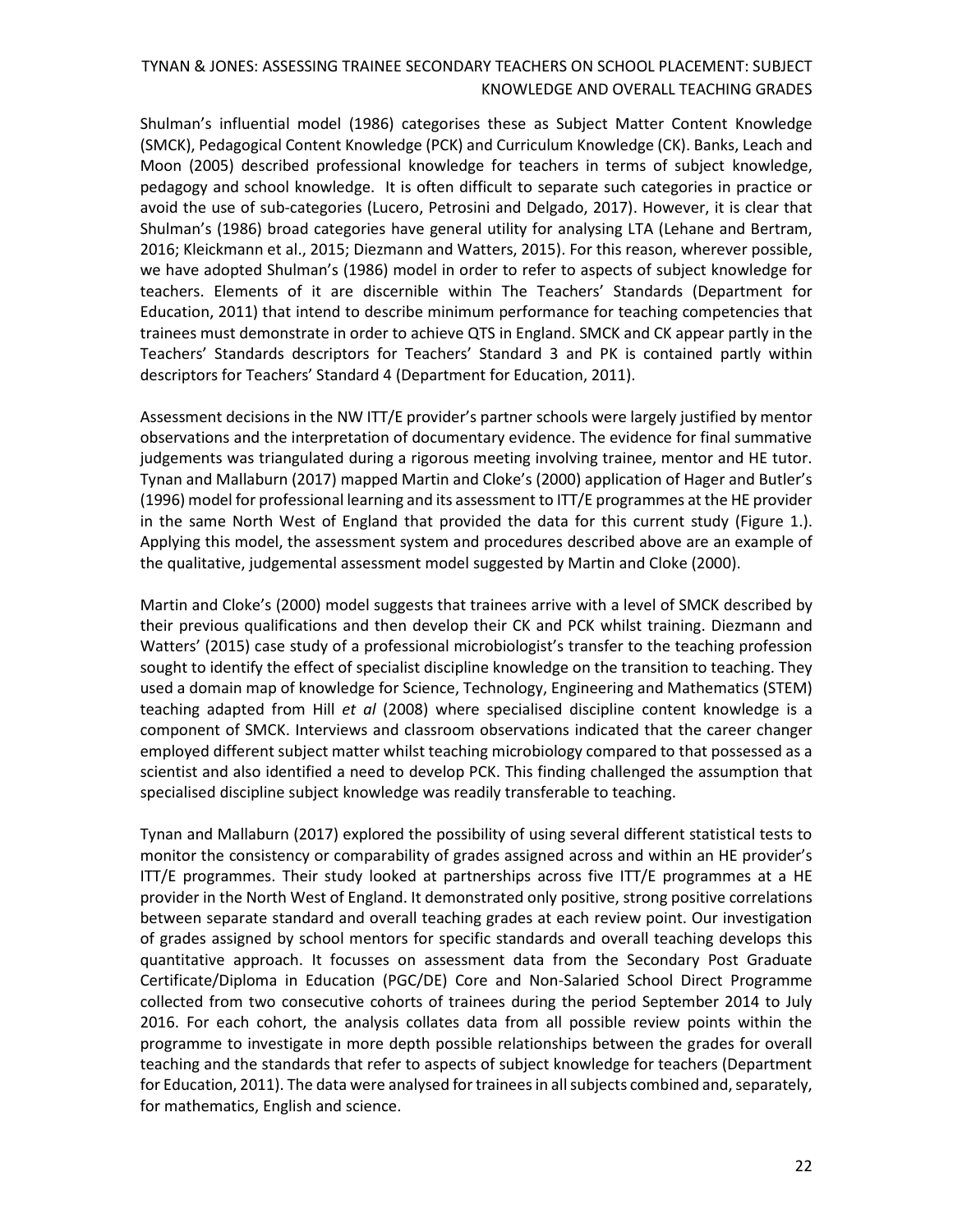

**Figure 1.** A model for the professional development of trainee teachers (developed from Hager & Butler (1996) and Martin & Cloke (2000).

Whilst policy makers have moved to strengthen teachers' specialist subject knowledge and skills (Department for Education, 2010), teacher trainers and educators may find it difficult to separate this from the additional elements of subject knowledge for teachers defined by Shulman (1986) and others. The aim of this study was to investigate any differences in the distribution of grades awarded by teachers acting as trainees' subject mentors in school for different aspects of subject knowledge compared to the grades assigned for teaching overall.

#### **Methodology and methods**

Practitioner research is often associated with local, small scale, qualitative research that draws criticism because the researcher is too close to the investigation and may be less than objective in seeking changes to the system under investigation (Anderson and Herr, 1999; Ebbutt, Worrall and Robson, 2000; Open University, 2005). However, even though it is quantitative and uses statistical analysis, this study fits well within a practitioner research model of investigation. It links to local perceptions of issues and opportunities around assessment outcomes and practice for secondary schools working in ITT/E partnership with a Northwest of England HE provider. It has the potential to identify issues and recommendations for future interventions and, as such, it corresponds to the early data-gathering phase of an action research cycle (Burton and Bartlett, 2009).

The statistical method used was the Chi Squared calculation and test of significance based upon observed and expected counts. Researchers in fields as varied as medicine, biology, social sciences and education have used the Chi Squared calculation and distribution in a variety of ways. Most introductory statistics texts (Hinton, 2014; Upton and Cook,1996) explain how Chi Squared calculations, used to test goodness of fit, compares observed counts with expected results predicted by theoretical models or known distributions e.g. allele frequencies predicted by Mendelian laws of genetics or normal distributions.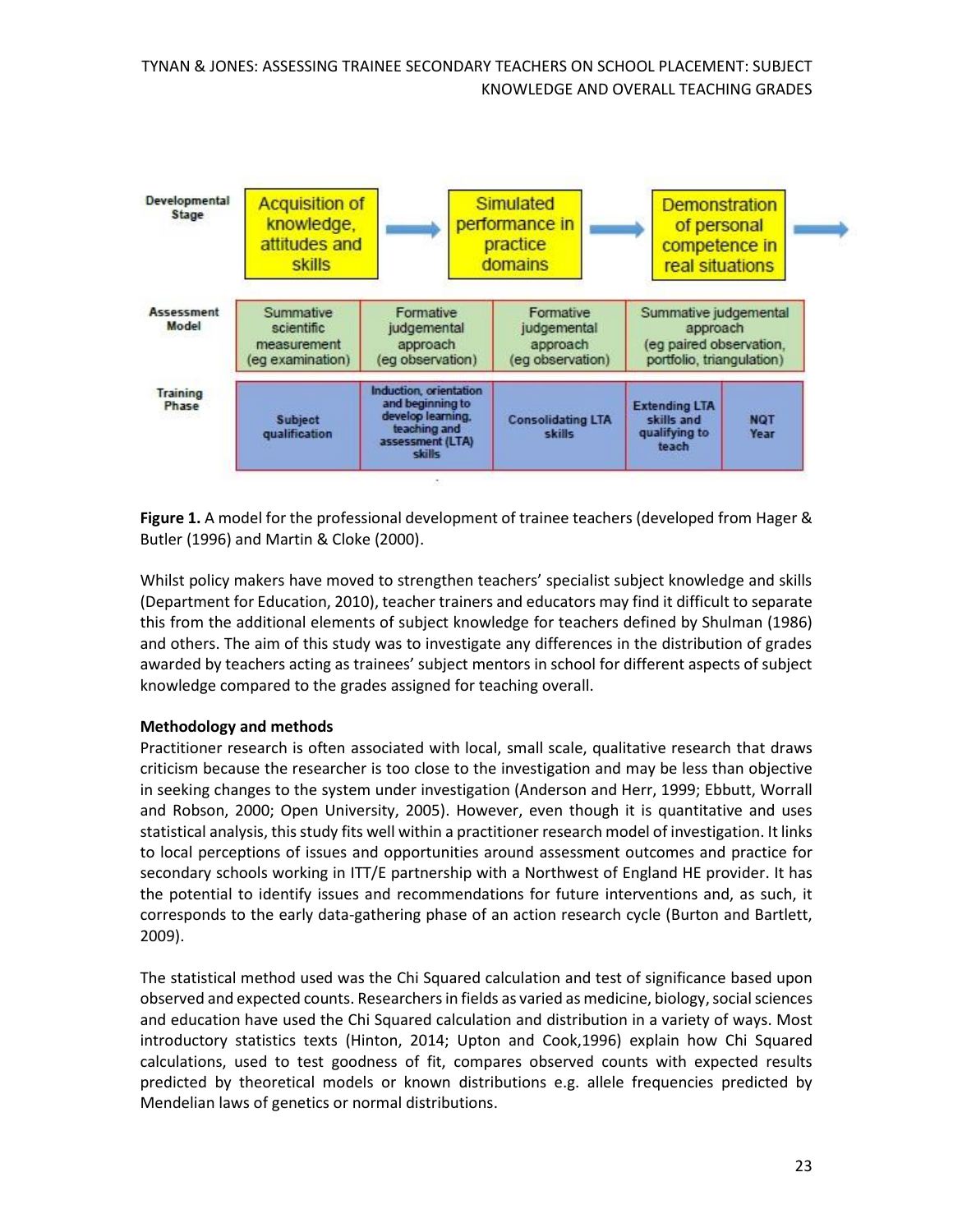However, it is possible to derive expected results empirically from observed counts placed in contingency tables. Statistical texts (Hinton, 2014; Upton and Cook, 1996) explain Chi Squared used as a test of independence to compare two or more patterns of counts or frequencies. For instance, medical researchers use it to compare recovery rates from different treatments with the recovery rate for the trial as a whole. In a different but related use, plant ecologists have a long history of using Chi squared as a test for association to investigate if two plant species are found together, alone or absent more often than random distribution would predict (Dice, 1945).

Chi squared is a non-parametric statistical method that does not assume data has any particular distribution and does not require large populations or samples to give reliable conclusions. A statistical test used in this manner does not seek to identify predictive generalisations about any larger population of trainee teachers. It simply removes any subjectivity when deciding if differences between observed and expected counts for the local cohorts investigated were sufficiently large to stimulate further investigation into the possible reasons behind them. As such, the cohorts' assessment data do not constitute a sample but include all the data from the target populations.

For each subject or group of subjects, Chi Squared was used to test the hypothesis that there was no difference between the observed and expected numbers of grades assigned at different levels for a specific standard compared to those assigned for another standard, or for overall teaching. Specifically, we compared grades for Teachers' Standard 3 with Teachers' Standard 4 and both separately with overall teaching. Introductory statistical texts provide clear instructions for this approach (Langley, 1968). To illustrate the use of Chi Squared with the assessment grade data, Tables 1, 2, and their supporting text show one example, from the full data analysis, of a comparison that demonstrated the independence of two frequency distributions of grades assigned by school mentors.

**Table 1.** A contingency table showing observed counts and expected counts in brackets. (Expected counts for any box = row total X column total/ grand total).

|                | All                 |          |        |
|----------------|---------------------|----------|--------|
|                | subjects            |          |        |
|                | Teachers'           |          |        |
|                | Overall<br>Standard |          |        |
| Grade          | 3                   | teaching | Totals |
| 1              | 96 (77)             | 59 (78)  | 155    |
| $\overline{2}$ | 189(190)            | 192(191) | 381    |
| 3              | 66 (81)             | 96 (81)  | 162    |
| 4              | 3(6)                | 10(7)    | 13     |
| <b>Totals</b>  | 354                 | 357      | 711    |

Simple comparison of the observed and expected counts in Table 1 would suggest that the two sets of data are varying independently of each other. More Grade 1s than expected were awarded for Teachers' Standard 3 and fewer than expected for the overall teaching grade. Conversely, mentors awarded fewer Grade 3 and 4 than expected for Teachers' Standard 3 and more than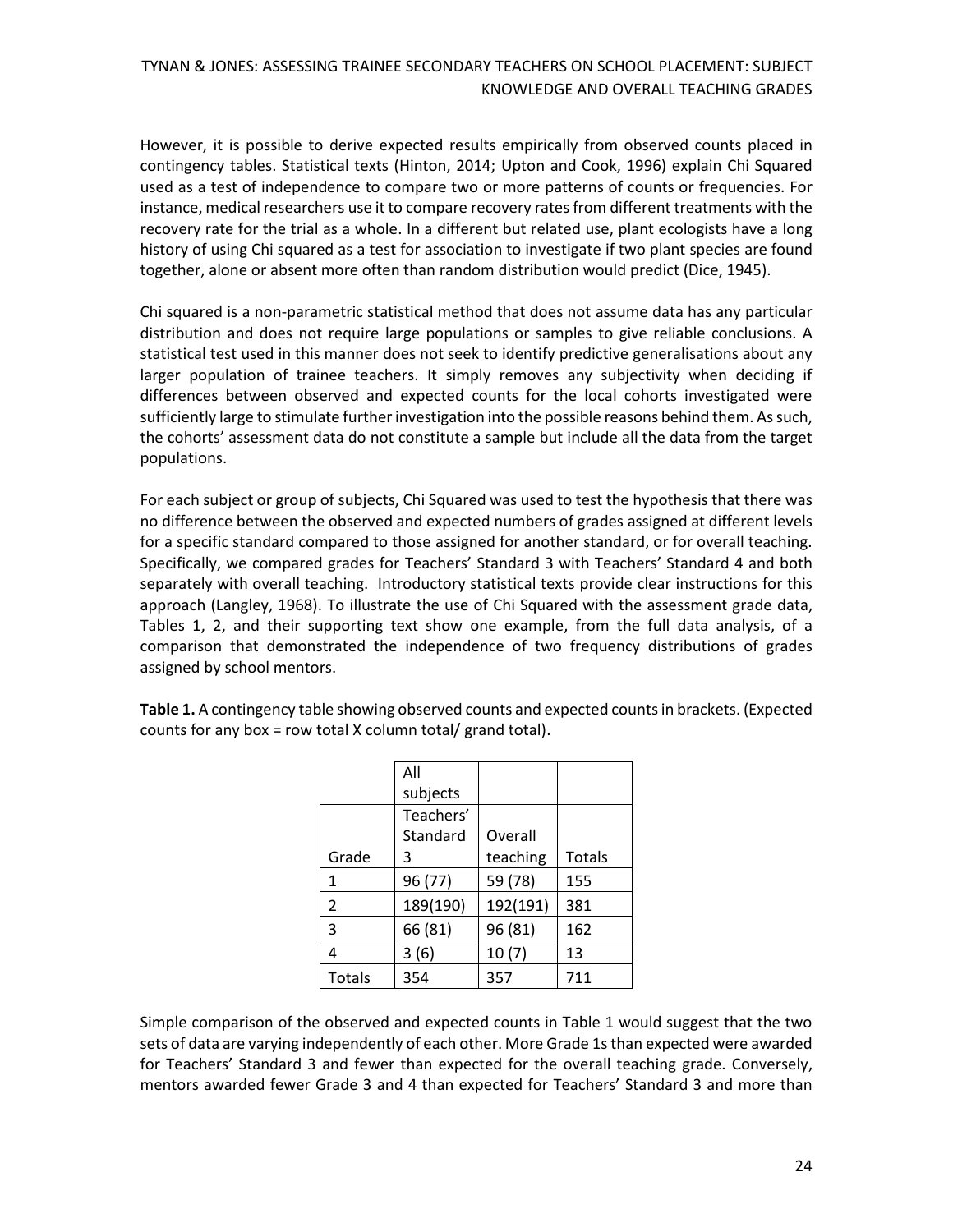expected for the overall teaching grade. This approach compares both data sets with the overall frequencies calculated using the totals boxes as described in Table 1.

The statistical null hypothesis ( $H^0$ ) for a Chi Squared calculation and test is there is no difference between observed and expected counts. Rejecting  $H^0$  indicates independent distributions. The bigger the Chi Squared value calculated in Table 2 the smaller the probability of this set of results occurring if the H<sup>0</sup> is correct. The scientific standard for rejecting H<sup>0</sup> is a probability of 0.05 or a 5% chance of error. The test of significance described below indicated that the differences in Table 1 were large enough to represent a rare result if the two sets of data constituted similar distributions.

Statistical tables (Lindley and Miller, 1953) provided the probability of obtaining the Chi Squared value of 18.17, calculated in Table 2, occurring if  $H^0$  was correct. The tables take into account the number of calculations summed to make this table or degrees of freedom for the data. For a contingency table the degrees of freedom are calculated as the (number of rows -1) x (number of columns -1). In this example, the table has four rows and two columns giving 3 degrees of freedom. The critical Chi squared value for rejecting  $H^0$  with three degrees of freedom is 7.82 with 5% chance of error. As 18.17 is larger than this,  $H^0$  was rejected. However, the tables give critical values for rejecting H<sup>o</sup> with lower chances of error, and 18.17 exceeds 16.27, which is the critical value for rejecting  $H^0$  with only a 0.1% chance of error. Returning to Table 1 we can conclude that in 2014-15, across all the secondary PGDE subjects at this North West of England HE provider, assessors assigned more Grade 1s and fewer Grade 3s and 4s for Teachers' Standard 3 than for overall teaching performance. The chance of this being a false conclusion is less than one in a thousand.

| Counts   |          |            |                         |                                   |
|----------|----------|------------|-------------------------|-----------------------------------|
| observed | expected | difference | difference <sup>2</sup> | difference <sup>2</sup> /expected |
| 96       | 77       | 19         | 354.46                  | 4.59                              |
| 189      | 190      | $-1$       | 0.48                    | 0.00                              |
| 66       | 81       | $-15$      | 214.86                  | 2.66                              |
| 3        | 6        | $-3$       | 12.06                   | 1.86                              |
| 59       | 78       | $-19$      | 354.46                  | 4.55                              |
| 192      | 191      | 1          | 0.48                    | 0.00                              |
| 96       | 81       | 15         | 214.86                  | 2.64                              |
| 10       | 7        | 3          | 12.06                   | 1.85                              |
|          | Total    | 0          | Total                   | 18.17                             |

**Table 2.** Chi squared calculation for Table 1.

We have similarly analysed data collected from the Secondary PGC/DE Core and Non-Salaried School Direct ITT/E programme during the academic years 2014-15 and 2015-16. Each year trainees received three formative and one summative assessment in order to complete formal progress review forms at the end of discrete training phases (Figure 1.). In the second year of the study, the programme decided not to award numerical grades for the second formative assessment. This was because it took place during a short school experience placement at a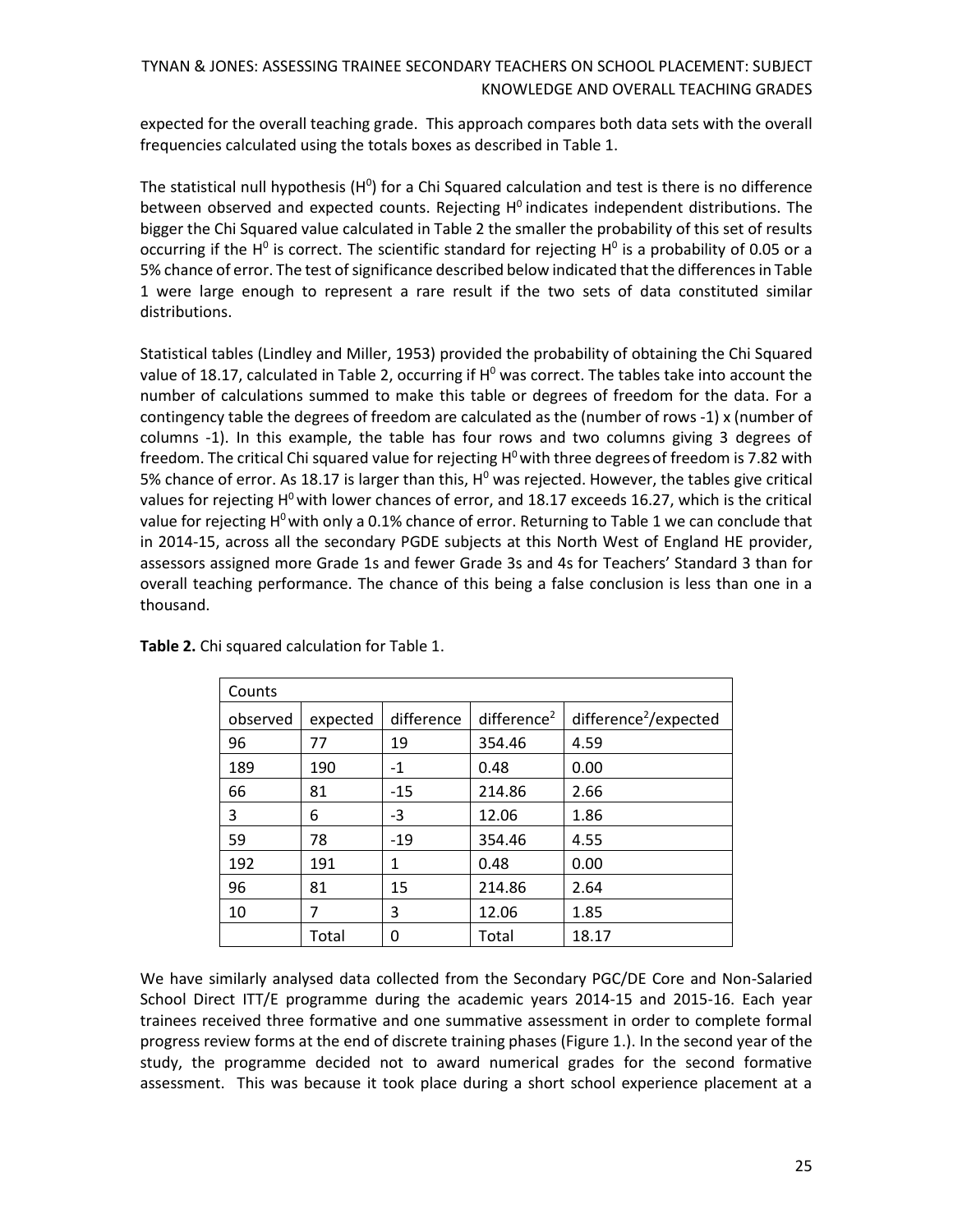different school to the other assessments. The statistical analysis compared all the graded assessment data across all review points for each year.

For each academic year, Teachers' Standard 3 and Teachers' Standard 4 counts were compared separately to the counts for the overall teaching grade and then with each other for four sets of trainees: all subjects combined, English, mathematics and science.  $H^0$  in each comparison was: there was no difference between the observed and expected counts for the grades awarded. This was rejected if there was a 5% or less probability this conclusion being in error. The chance of error was read from standard statistical probability tables (Lindley and Miller, 1953).

Some data sets had different degrees of freedom to the example cited above. This was because in certain circumstances Chi squared calculations give too large a value increasing the chance of rejecting  $H^0$  in error (Langley, 1968). To avoid this, where the expected count was five or fewer, counts for adjacent grade category rows were pooled. When pooling data resulted in a two by two contingency table with one degree of freedom then Yates' Correction was applied. This follows principles described in any basic text on statistical analysis (Langley, 1968).

The rationale for the approach adopted and described above makes several assumptions about the data and the assessment processes involved. Firstly, that grades for Teachers' Standard 3 recorded on the trainees' formal progress review forms are, at least to some extent, an assessment of SMCK and CK for teachers.

3. Demonstrate good subject and curriculum knowledge

- have a secure knowledge of the relevant subject(s) and curriculum areas, foster and maintain pupils' interest in the subject, and address misunderstandings
- demonstrate a critical understanding of developments in the subject and curriculum areas, and promote the value of scholarship

(Department for Education, 2011:11).

Similarly, it assumes that Teachers' Standard 4 grades are, at least to some extent, an assessment of PCK.

4. Plan and teach well structured lessons

- impart knowledge and develop understanding through effective use of lesson time
- promote a love of learning and children's intellectual curiosity
- set homework and plan other out-of-class activities to consolidate and extend the knowledge and understanding pupils have acquired
- reflect systematically on the effectiveness of lessons and approaches to teaching
- contribute to the design and provision of an engaging curriculum within the relevant subject area(s)

(Department for Education, 2011:11).

This does not preclude SMCK, CK and PCK contributing to other standard descriptors nor claim that these standards only address subject knowledge areas.

The HE provider's guidelines for completing formal progress reviews instructed assessors to grade the individual standards and take into account the profile of grades before arriving at an overall teaching grade. If assessors followed these, then both Teachers' Standard 3 and Teachers'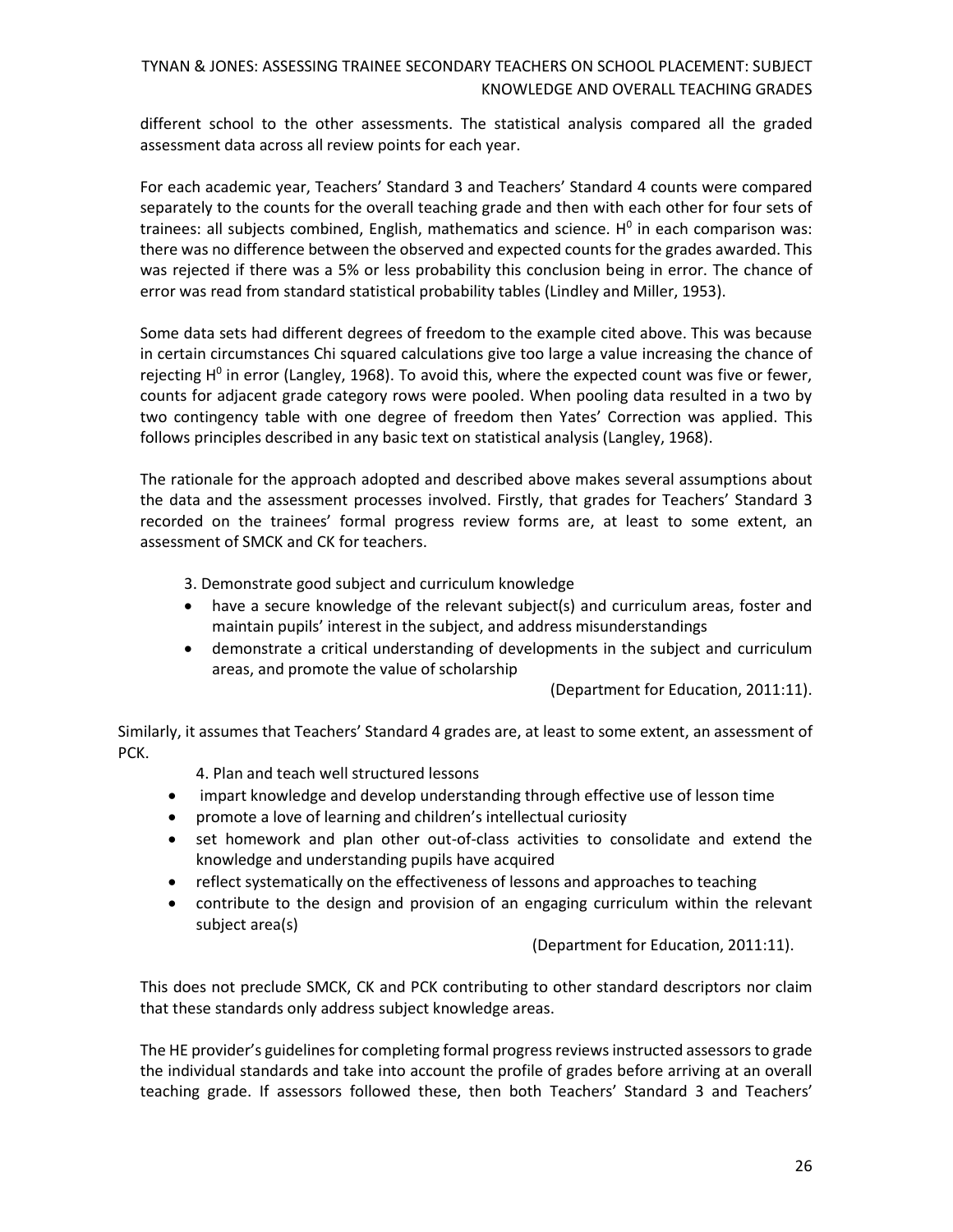Standard 4 grades contribute to the assessment of overall teaching and lead to large positive correlations between the distributions of grades assigned. Tynan and Mallaburn (2017) found this broadly to be the case in the academic year 2014-15 across the HE provider's full range of ITT/E programmes. Therefore, there is some basis for assuming that mentors followed the assessment guidelines and that any differences demonstrated give an indication of the relative importance attributed to Teachers' Standard 3 and Teachers' Standard 4 when determining overall teaching grades.

#### **Results**

For the statistically minded, the results of the Chi squared tests where significant differences were demonstrated are collated in Table 3. Figures 2 and 3 are visual presentations of the conclusions in Table 3. The main findings for the secondary PGDE cohort at the NW of England HE provider can be summarised as follows:

- For 18 out of 24 comparisons, there were no significant differences between the observed and expected counts.
- For 6 out of 24 comparisons, for Teachers' Standard 3 the numbers of top grades awarded were higher and the number of lower grades fewer than expected than for overall teaching or Teachers' Standard 4.
- All subjects taken together, there were more top grades and fewer lower grades awarded for Teachers' Standard 3 than overall teaching in both the academic years 2014-15 and 2015-16. In the first year, this was similar for Teachers' Standard 3 compared to Teachers' Standard 4.
- For mathematics, there were more top grades and fewer low grades awarded for Teachers' Standard 3 compared to Teachers' Standard 4 in 2014-15 and compared to overall teaching in 2015-16.
- In science, more top grades and fewer low grades were awarded for Teachers' Standard 3 than for overall teaching in 2014-15.
- Science and mathematics were different to the other core subject English where the number of grades awarded for overall teaching, Teachers' Standard 3 and Teachers' Standard 4 were comparable to that expected during both the years studied.

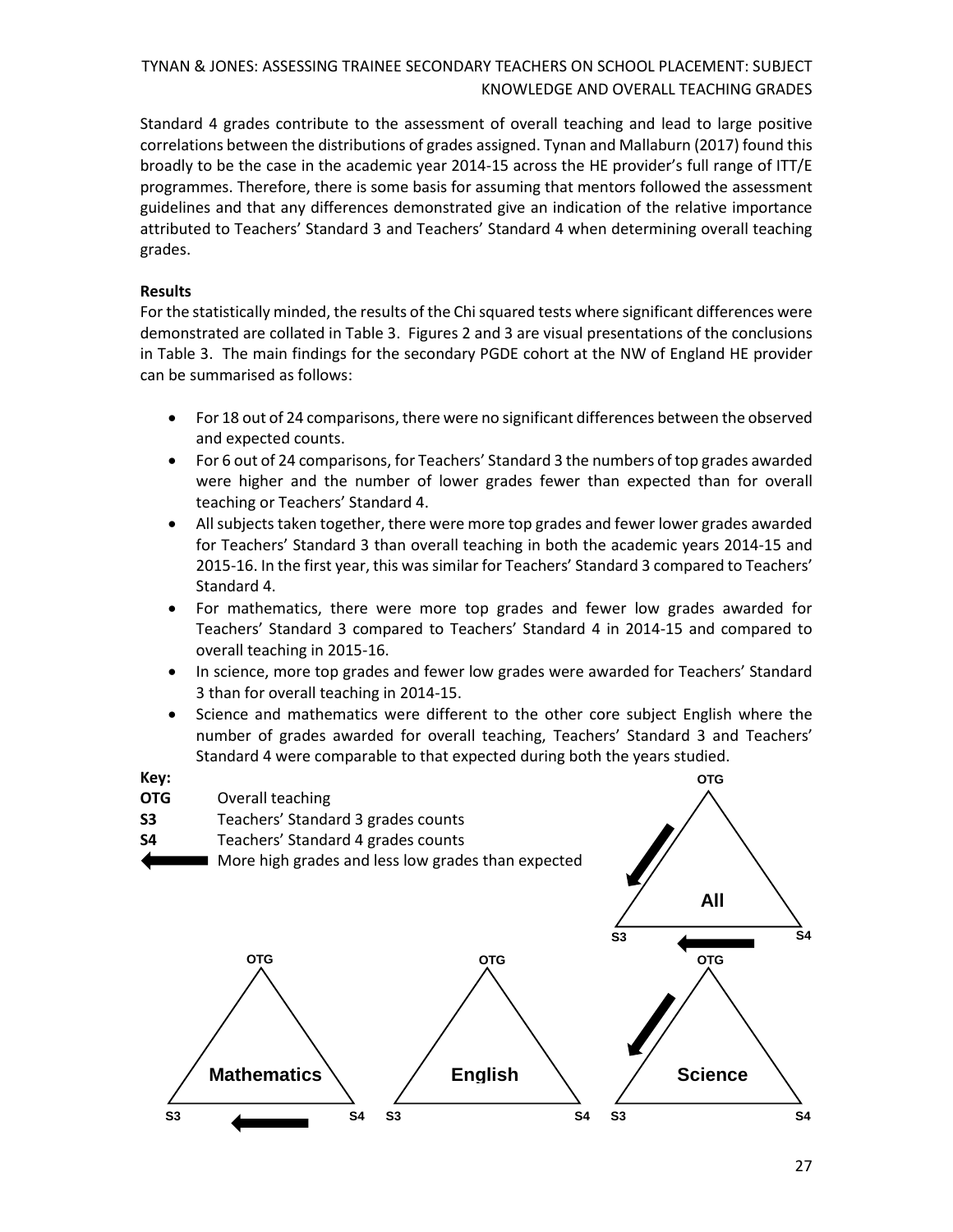**Figure 2.** Visual presentation of Chi Squared analysis for the Academic Year 2014-15. **Key:**



**Figure 3.** Visual presentation of Chi Squared analysis for the Academic Year 2015-15.

**Table 3.** Expanded conclusions for comparisons demonstrating significant differences between observed and expected frequencies of grades awarded.

| Year    | <b>Subject</b> | <b>Assessments</b><br>compared                            | $H^0$    | <b>Probability</b><br>of Error | <b>Number</b><br>of<br><b>Assessments</b> | <b>Conclusion</b>                                                                                                                               |
|---------|----------------|-----------------------------------------------------------|----------|--------------------------------|-------------------------------------------|-------------------------------------------------------------------------------------------------------------------------------------------------|
| 2014-15 | All            | Teachers'<br>Standard 3<br>and OTG                        | Rejected | 0.001                          | 711                                       | More Grades 1<br>and fewer Grades<br>2, 3 & 4 than<br>expected for<br>Teachers'<br>Standard 3<br>compared to<br>overall teaching<br>grades      |
|         | All            | Teachers'<br>Standard 3<br>and<br>Teachers'<br>Standard 4 | Rejected | 0.01                           | 707                                       | More Grades 1 &<br>2 and fewer<br>Grades 3 & 4 than<br>expected for<br>Teachers'<br>Standard 3<br>compared to<br>Teachers'<br>Standard 4 grades |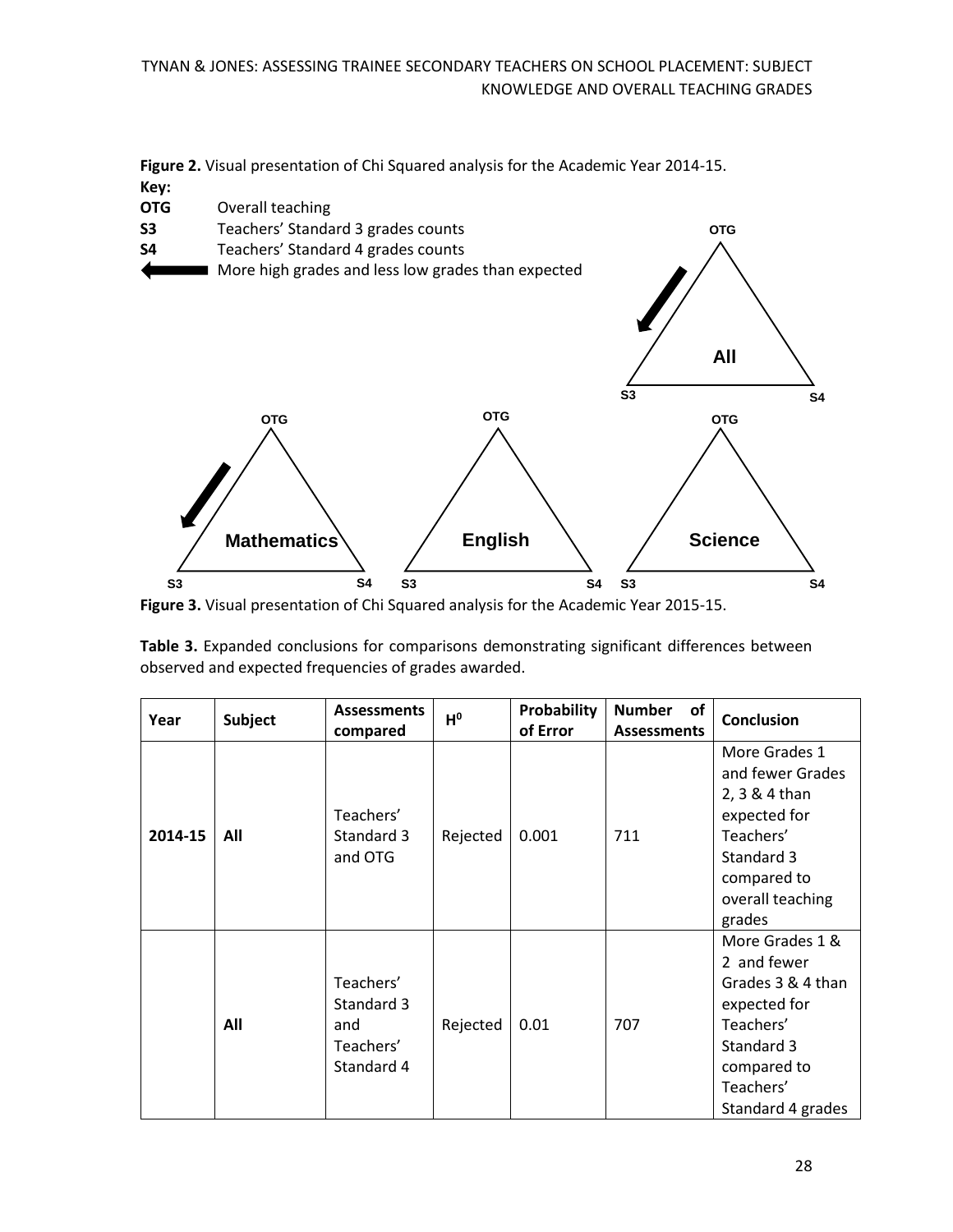|         | <b>Mathematics</b> | Teachers'<br>Standard 3<br>and<br>Teachers'<br>Standard 4 | Rejected | 0.05 | 150 | More Grades 1 &<br>2 and fewer<br>Grades 3 & 4 than<br>expected for<br>Teachers'<br>Standard 3<br>compared to<br>Teachers'<br>Standard 4 grades |
|---------|--------------------|-----------------------------------------------------------|----------|------|-----|-------------------------------------------------------------------------------------------------------------------------------------------------|
|         | <b>Sciences</b>    | Teachers'<br>Standard 3<br>and OTG                        | Rejected | 0.01 | 142 | More Grades 1<br>and fewer Grades<br>2, 3 & 4 than<br>expected for<br>Teachers'<br>Standard 3<br>compared to<br>overall teaching<br>grades      |
| 2015-16 | All                | Teachers'<br>Standard 3<br>and OTG                        | Rejected | 0.01 | 767 | More Grades 1 &<br>2 and fewer<br>Grades 3 than<br>expected for<br>Teachers'<br>Standard 3<br>compared to<br>overall teaching<br>grades         |
|         | <b>Mathematics</b> | Teachers'<br>Standard 3<br>and OTG                        | Rejected | 0.01 | 111 | More Grades 1 &<br>2 and fewer<br>Grades 3 & 4 than<br>expected for<br>Teachers'<br>Standard 3<br>compared to<br>overall teaching<br>grades     |

#### **Discussion**

The tests of significance were applied according to their accepted principles and protocols, and offer valid conclusions with respect to the secondary PGDE/CE cohorts described. One drawback of making multiple single statistical comparisons is that the laws of probability necessitate the summation of errors. During the study, as a whole, there is a 9% probability that  $H^0$  was rejected in error on one occasion. In addition, tests of statistical significance do not quantify the possible error when  $H^0$  is accepted. However, applying vote counting, one of the simpler principles involved in meta-analysis (Cooper, 2017), to all the statistical conclusions, including the nonsignificant ones not presented in Table 3. suggests that the overall pattern of statistical conclusions would represent a rare event if caused only by random variation in the assessment grades.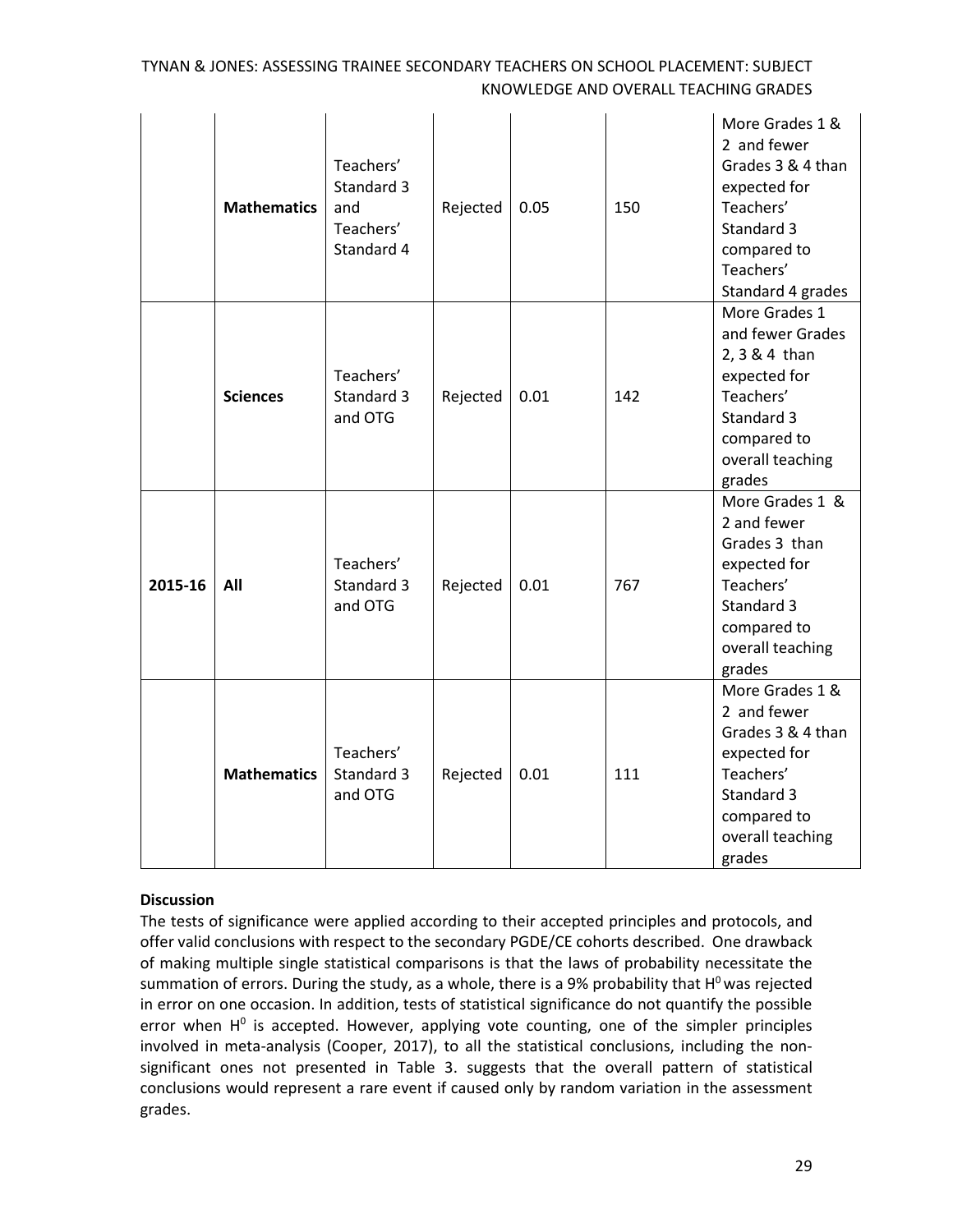For the two secondary PGDE cohorts studied, the results and main findings suggest differences between ITT/E mentors in core subjects during grading of Teachers' Standard 3, Teachers' Standard 4 and overall teaching. Overall, there is an acceptable level of confidence that there was a high degree of agreement between the numbers of observed and expected grades awarded for the standards relating to subject knowledge for teachers and for overall teaching. Where there were significant differences, the findings suggest that assessors in mathematics and science (and perhaps other subjects subsumed in the combined results for all subjects) linked the grade for Teachers' Standard 4 to their grade for overall teaching more often than Teachers' Standard 3. No significant differences occurred in English. In the second cohort studied, the number of significant differences reduced and Science became like English. In mathematics, the grades for Teachers' Standard 3 and Teachers' Standard 4 became congruent whilst the difference between observed and expected grades in Teachers' Standard 3 and overall teaching became significant. Such differences between grading in different core subjects suggest subject specific differences in subject knowledge for teachers or mentors' interaction with the assessment procedures described here.

There is some evidence that the categories suggested by Shulman (1986) and developed by many others are measurable and constant. This appears so, even in the subject knowledge of teachers from teaching systems in different cultural and national contexts (Kleickmann *et al*, 2015). There is certainly overlap between categories and difficulties measuring them separately (Kleickmann et al., 2015) but, even so, there is evidence that the categories are useful research tools. For instance, Lehane and Bertram (2016) examined one widely adopted measure of PCK and surveyed its many uses in education research.

There has been interest in the relationship between SMCK and PCK for some time. At around the same time that Shulman (1986) proposed his categories for teacher subject knowledge, Hashweh (1987) worked with a small group of teachers specialising in biology and physics to investigate the link between their subject content knowledge and their planning to teach a biology and physics topic from a text book. Subject knowledge was tested in three ways (including concept mapping) and their planning evaluated through a thinking aloud activity followed by eight questions about teaching each topic. Working within their own subject specialisms, the teachers demonstrated more content knowledge and knowledge of subject specific higher order principles and concepts. They also demonstrated the ability to link this to other areas within the subject and from the wider curriculum. This translated as greater independence and willingness to move away from the textbook treatment of the subject.

Also investigating this link, Lucero, Petrosini and Delgado (2017) focused upon knowledge of student conceptions (KOSC) as an indicator of PCK. Teachers at a large American high school answered SMCK questions and predicted their students' most likely alternate conceptions using a concept inventory. Their students answered the same inventory allowing the authors to compare the teachers' success in predicting the most likely alternate concepts with their SMCK scores. The authors viewed PCK as a multidimensional construct overlapping with SMCK but suggested there was a minimum level SMCK necessary to predict KOSC. Otherwise, they found no correlation between these two aspects of teacher subject knowledge at the school.

Earlier some of the perspectives on subject knowledge for teachers were described and linked to their location in the standards (Department for Education, 2011) in order to justify the use of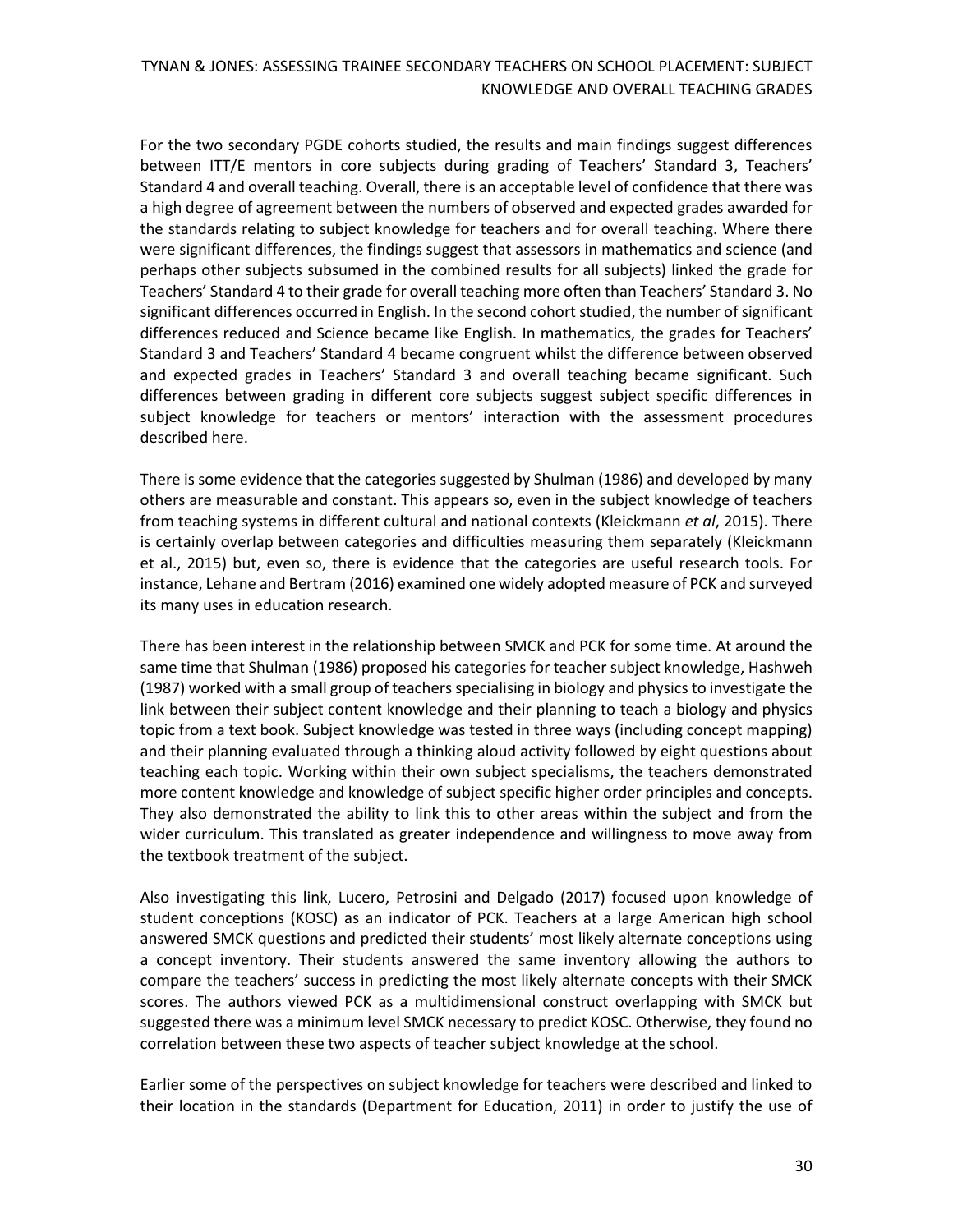Teachers' Standard 3 and Teachers' Standard 4 as assessment measures of trainee subject knowledge. The work of Turner-Bisset (1999) on the professional knowledge demonstrated by History teachers has suggested that standards will never be able to provide more than a restricted description of teacher competency in this area. A quantitative study cannot reveal which, if any, model for subject knowledge teachers adopted during the grading process or their interpretation of the Teachers' Standards (Department for Education, 2011) descriptors with respect to this teacher competency. Further, the work of Hager and Butler (1996) and Martin and Cloke (2000) (illustrated in Figure 1) suggests the qualitative and potentially subjective nature of assessment during teacher training. For an insight into ITT/E assessors' differing approaches (holistic/analytical) when adopting competency based assessments see Leshem and Bar-Hama (2008). As assessors' experiences are likely to be different, it would be reasonable to assume that their views on how to assess their trainees might also differ, perhaps leading to more variation in assessment outcomes than demonstrated by the data. However, mentors tasked pragmatically with grading their trainees' teaching competencies will have, to some extent, met our assumptions about subject knowledge for teachers and Teachers' Standard 3 and 4 descriptors.

During the two years covered by this study, the provider aimed to reduce assessor subjectivity by increasing consistency of practice across its range of programmes and partnerships through a series of interventions agreed by school partners and supported by routine quality assurance procedures. Mentor training participation greatly increased leading to improved dissemination and implementation of the guidelines for evidence-based assessment using a set of agreed criteria. These agreed criteria extended the Teachers' Standards minimum performance descriptors (Department for Education, 2011) to guide the award of higher grades. The pivotal intervention most likely to have affected the grades assigned in the direction of the increasing consistency observed was referencing all assessments at all review points to the performance expected of trainees at the point of recommendation for QTS. This varies from written advice to assessors given in the Teachers' Standards (Department for Education, 2011) to take experience and stage of training into account but is, arguably, less subjective in the absence of any central or locally agreed performance criteria describing trainee teachers' performance at different stages of training. The interventions did not give specific guidelines on the evidence that might demonstrate different levels of subject knowledge for teachers nor how the grade descriptors might be interpreted.

Writing about the academic assessment of trainee teachers, Tummons (2010) suggested that quality assurance and managerial requirements might override complex assessment processes to influence the outcomes. If so, we might suspect something similar of the assessment of teaching competencies in school. In turn, this might, amongst other plausible possibilities, explain the high levels of consistency in the numbers of grades assigned for individual standards compared to overall teaching. However, using Shulman's model (1986), a speculation supported by the data and findings is that, assessors in certain subjects graded their trainees' SMCK and CK higher than their ability to teach their subject (PCK) and their overall teaching effectiveness. In the core subjects, mathematics and science demonstrated this but not English. This should not be particularly surprising as assessors and appraisers are currently guided to assess trainees and teachers by their perceived and measured impact on pupil learning. However, this effect reduced in the second year data suggesting the increased impact of interventions aimed at increasing consistency of assessment practice and outcomes across the provider's partnerships.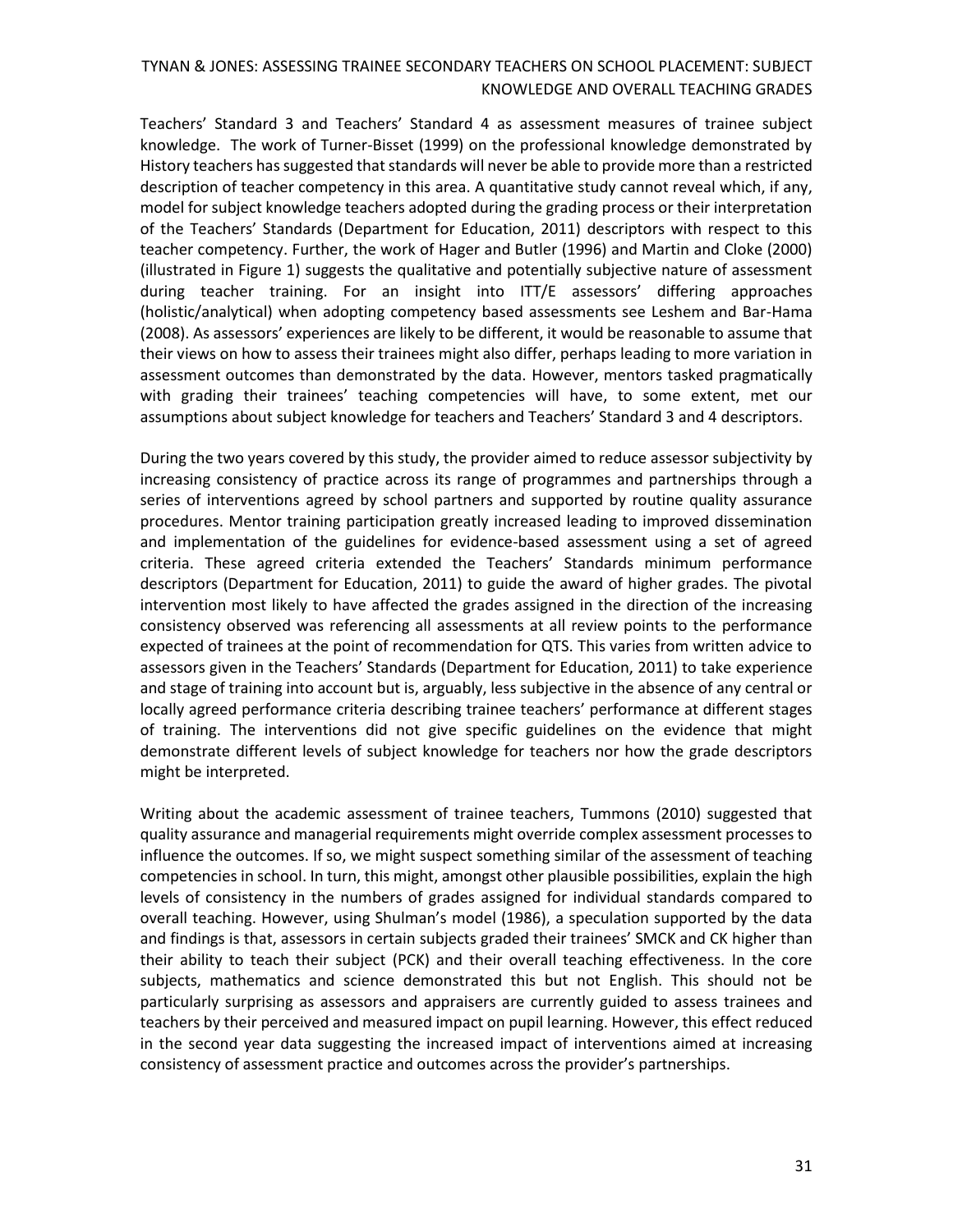#### **Conclusions and recommendations for further work**

With respect to grades assigned for Teachers' Standards 3 and 4, and overall teaching, the data suggest, over two academic years, increasing consistency of grading outcomes between assessors on this PGDE programme. Given the qualitative nature of assessment and grading of trainees on school experience placement this is surprising and worth further investigation.

However, there is also evidence that Teachers' Standards related to different aspects of subject knowledge for teachers contributed differently to mentors' decisions about the overall teaching grade in English, Mathematics and Science.

Further, mentors consistently linked grades for Teachers' Standard 4 with overall teaching grades whereas grades for Teachers' Standard 3 were sometimes higher. This suggests that the mentors did always perceive subject matter content knowledge as an indicator of good pedagogy or overall teaching skill.

Statistical analysis only indicates the probability of the patterns observed arising by random variation. Qualitative research would be required to investigate what gave rise to increasingly high levels of consistency in the data and the reasons for the differences observed between trainees' grade distributions in English, mathematics and science. Explanations could lie with the nature of the assessment of competencies against standards using grading categories and/or differences in the nature of teacher subject knowledge in the core subjects.

Possible refinements in mentor training at the HE provider could in the future include materials exploring the application of models of subject knowledge for teachers in different subjects. These could also explore the possible impact of mentors' own models of subject knowledge for teachers on the assessment of trainees.

The government's current position is that teacher subject knowledge should be used as a strong indicator of teaching ability. This links to curriculum and examination changes encouraging the return to traditional subjects and single end-test methods of assessment. Against this backdrop, the relationship between the assessment of teacher subject matter content knowledge, pedagogical content knowledge and overall teaching skill will continue to be of interest to teacher trainers and educators.

#### **References**

- Anderson, G. and Herr, K. (1999) 'The New Paradigm Wars: Is There Room for Rigorous Practitioner Knowledge in Schools and Universities?', *Educational Researcher*, 28:5, 12-21.
- AQA (2016) Background to new GCSEs, Available at: [http://www.aqa.org.uk/about-us/what-we](http://www.aqa.org.uk/about-us/what-we-do/policy/gcse-and-a-level-changes/background-to-new-gcses)[do/policy/gcse-and-a-level-changes/background-to-new-gcses](http://www.aqa.org.uk/about-us/what-we-do/policy/gcse-and-a-level-changes/background-to-new-gcses) (Accessed: 21/12/2016).
- Banks, F., Leach, J. and Moon, B. (2005) 'Extract from new understandings of teachers' pedagogic knowledge', *The Curriculum Journal*, 16(3), pp.331-340.
- Beck, J. (2012) 'Reinstating knowledge: diagnoses and prescriptions for England's curriculum ills', *International Studies in Sociology of Education*, 22(1), pp.1-18.
- Burton, D. and Bartlett, S. (2009) *Key Issues for Education Researchers*. London: Sage.
- Cooper, H. (2017) *Research Synthesis and Meta-analysis: A step-by-step approach: 5th Edition*. London: Sage.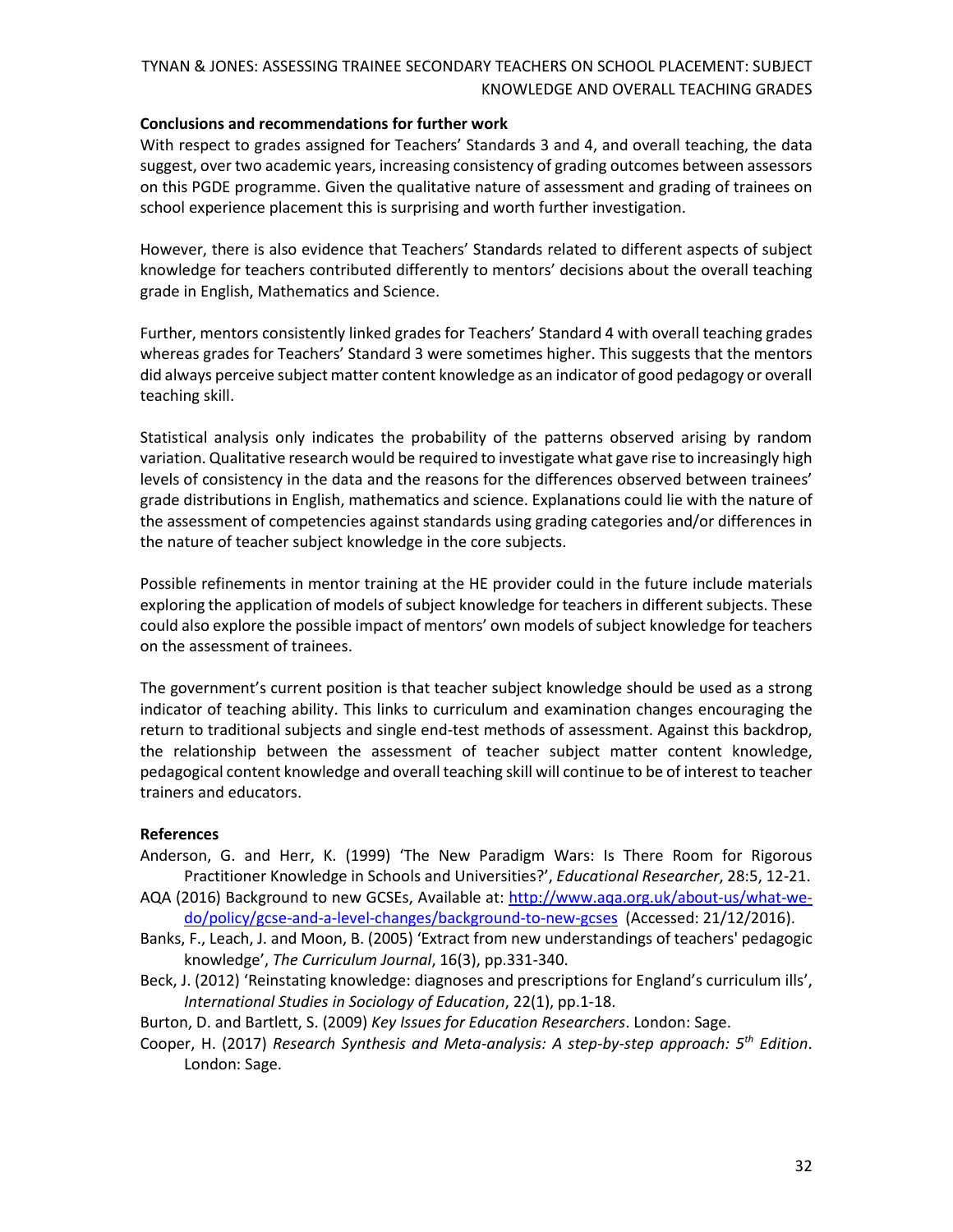- Department for Education (2010) *The Importance of Teaching: The Schools White Paper 2010*. London: The Stationary Office.
- Department for Education (2011) *Teachers' Standards: Guidance for School Leaders, School Staff and Governing Bodies*. Available at: [www.gov.uk/government/publications/teachers](http://www.gov.uk/government/publications/teachers-standards)[standards](http://www.gov.uk/government/publications/teachers-standards) (Accessed: 22.12.17).
- Dice, L.R. (1945) Measures of the amount of ecological association between Species, *Ecology*, 26(3), pp. 297-302.
- Diezmann, C. D. and Watters J. J. (2015) 'The knowledge base of subject matter experts in teaching: A case study of a professional scientist as a beginning teacher', *International Journal of Science and Mathematics Education*, 13, pp. 1517-1537.
- Ebbutt, D., Worrall, N. and Robson, R. (2000) 'Educational research partnership: differences and tensions at the interface between the professional cultures of practitioners in schools and researchers in higher education', *Teacher Development*, 4(3), pp. 319-338.
- Hager, P. and Butler, J. (1996) 'Two models of educational assessment', *Assessment and Evaluation in Higher Education*, 21(4), pp.367–378.
- Hashweh, M. Z. (1987) 'Effects of subject-matter knowledge in the teaching of biology and physics', *Teaching & Teacher Education*, 3 (2) pp. 109-120.
- Hill, H., Ball, D. L. and Schilling, S. (2008). 'Unpacking "pedagogical content knowledge": Conceptualizing and measuring teachers' topic-specific knowledge of students', *Journal for Research in Mathematics Education*, 39(4), pp. 372–400.
- Hinton, P. R. (2014) *Statistics Explained, Third Edition*, London: Routledge.
- Kleickmann, T., Richter, D., Kunter, M., Elsner, J., Besser, M., Krauss, S., Cheo, M. and Baumert, J. (2015) 'Content knowledge and pedagogical content knowledge in Taiwanese and German mathematics teachers', *Teaching and Teacher Education*, 46, pp. 115-126.
- Langley, R. (1968) *Practical Statistics: for non-mathematical people*. Lichfield: Pan Piper.
- Lehane, L and Bertram, A. (2016) 'Getting to the CoRe of it: A review of a specific PCK conceptual lens in science education research', *Educacion Quimica*, 27, pp. 52-58.
- Leshem, S. and Bar-Hama, R. (2008) 'Evaluating teaching practice', *ELT Journal*, 62(3), pp. 257– 265.
- Lindley, D. V. and Miller, J. C. P. (1953) *Cambridge Elementary Statistical Tables*. Cambridge: Cambridge University Press.
- Lucero, M. M., Petrosini, A.J. and Delgado, C. (2017) 'Exploring the relationship between secondary science teachers' subject matter knowledge and knowledge of student conceptions while teaching evolution and natural selection', *Journal of Research in Science Teaching*, 54 (2), pp 219-246.
- Martin, S. and Cloke, C. (2000) 'Standards for the Award of Qualified Teacher Status: reflections on assessment implications', *Assessment and Evaluation in Higher Education*, 25(2), pp. 183–190.
- Shulman, L. S. (1986) 'Those who understand: knowledge growth in teaching', *Educational Researcher*, 15(2), pp. 4-14.
- Tummons, J. (2010) 'Institutional ethnography and actor network theory: a framework for researching the assessment of trainee teachers', *Ethnography and Education*, 5 (3), pp. 345- 357.
- Turner-Bisset, R. (1999) 'The knowledge bases of the expert teacher', *British Educational Research Journal*, 25(1), 39-55.
- Tynan, R. and Mallaburn, A. (2017) 'Consistency Counts- or does it?' *Teacher Education Advancement Network Journal*, 9(1), pp. 90-99.
- Upton, G. and Cook, I. (1996) *Understanding Statistics*, Oxford: Oxford University Press.